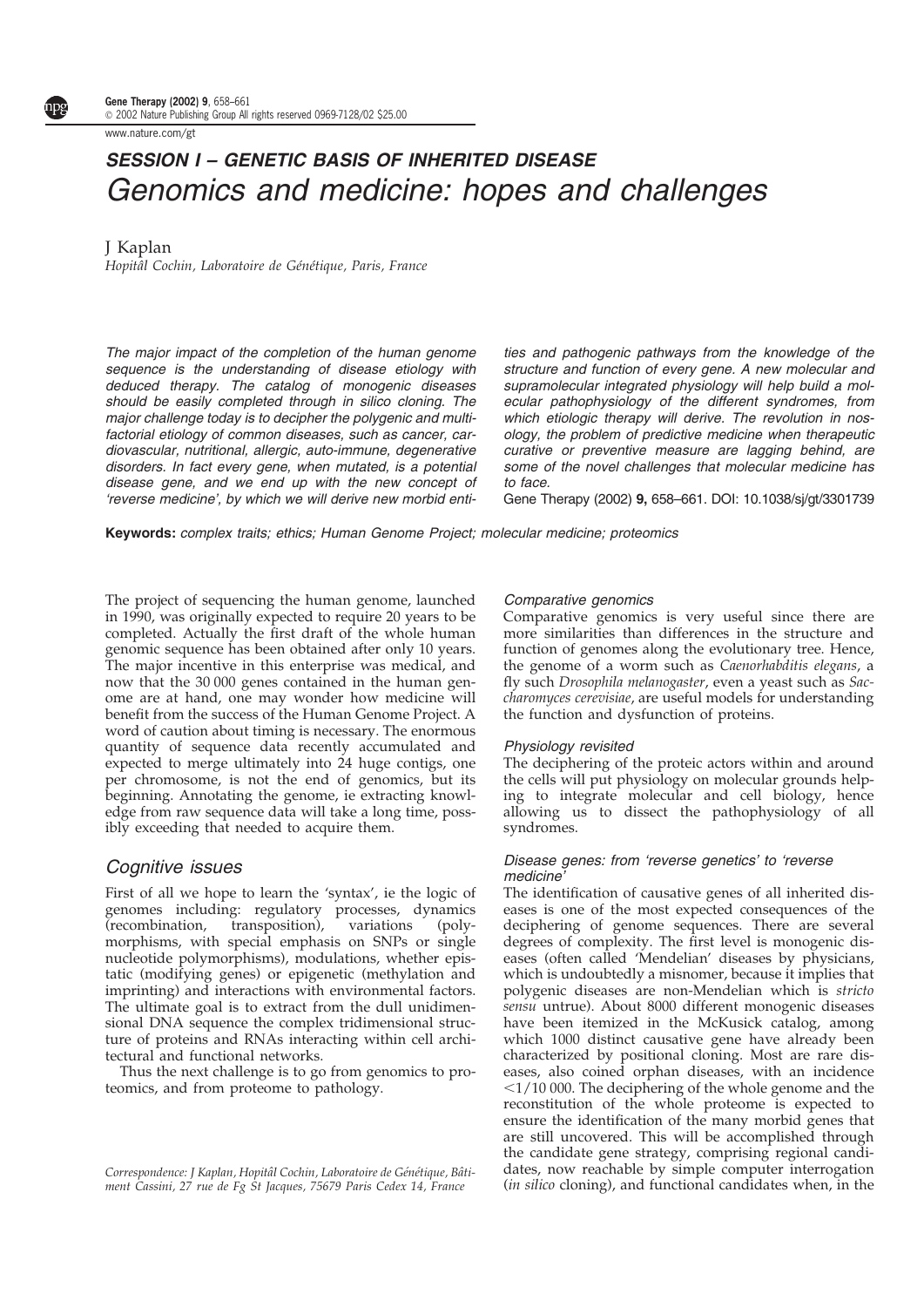absence of regional assignment, one bets on the protein which only one gene is affected by an etiological by  $\frac{659}{2}$ function correlated to the hypothesized pathophysiology. Regardless of the strategy used, the ultimate validation relies on the finding of pathogenic mutations in the suspected gene. The validation cannot be assessed on the loss or decrease of the corresponding protein, since this

phenomenon can be secondary to a mutation residing in another gene. The anticipated inflation of new proteins, each representing a possible candidate for morbidity, is one of the major challenges of the so-called 'post-genomic' era. The strategy of gene invalidation or induced mutations in orthologous genes in animal models (mouse, Drosophila, *C. elegans*) will be of great help. Characterizing the disease(s) related to each protein, the opposite of reverse

genetics, is sometimes coined as 'reverse medicine'.

#### Classical nosology in pieces

Once a morbid gene is characterized, besides the immediate diagnostic benefit, the new information gathered is exploited to understand the pathophysiology. This implies investigation of all possible pathogenic mutations in the newly discovered gene (single identical mutation disorders, like sickle cell anemia, are the exception rather than the rule), and to correlate them to the phenotype, ie to the clinical manifestations and severity. From the experience acquired during the past 10 years, it is clear that there is no simple 'automatic' correlation between genotype and phenotype. A given mutation may give rise to a disease of varying degrees of severity. Moreover a given morbid gene may cause, when mutated, several distinct diseases (usually but not always explained by different mutations). The aphorism one gene  $\rightarrow$  one disease, or even one mutation  $\rightarrow$  one disease, is no longer tenable. Figure 1 shows some examples of the phenotypic heterogeneity of some inherited muscle diseases.

One of the main benefits expected from the current progress in genomics and proteomics is to understand the molecular basis of this lack of simple Boolean, or binary, correlation. Apart from environmental influences, there are endogenous factors encrypted in the genome itself, such as modifying genes, or polymorphisms in both coding and non-coding sequences, and some socalled neutral alleles may modulate the expression of a key protein. It is now clear that monogenic disases, in

Limb-girdle muscular dystrophy = LGMD2B DYSFERLIN distal myopathy = Miyoshi type **AD Emery-Dreifuss** LGMD1B LAMIN A/C Dilated cardiomyopathy **Familial lipodystrophy** Nemalin myopathy (also  $\alpha$ -tropomyosin (TPM3)<br>and nebuline (NEB) ACTIN (MUSCULAR) Congenital myopathy<br>with excess of thin filaments

*Figure 1 Three examples of disease genes with phenotypic heterogeneity (one gene* → *several diseases). Note that the same homozygous mutation in the dysferlin gene was observed in two siblings, one exhibiting a proximal muscle dystrophy (LGMD2B), the other one the distal Myoshi-type dystrophy.*

mutation, can no longer be considered as monofactorial disorders. Finding these additional modulating factors is thus another crucial challenge.

Conversely it is not possible to deduce a specific phenotype from genotypic information, because we now know of many instances in which a given disease with a stereotyped phenotype may be caused by several alternative genes. Figure 2 illustrates the phenomenon of genetic heterogeneity in limb-girdle dystrophy, which may be produced by at least nine different genes.

From an etiological standpoint, both phenotypic and genetic heterogeneity invalidate the classical nosology, based upon anatomoclinical criteria. However, it is difficult to propose a more adequate nosology, since none of the emerging possible criteria of classification, based on the primary protein defect, the cell compartment involved, or the type of dysfunction, is comprehensive enough to qualify for replacing the old nosology.

## The challenge of polygenic diseases, or 'complex traits'

These diseases are caused by mutations, or sequence variations, occurring simultaneously in several genes, and contrary to monogenic diseases, the segregation of the trait does not follow a strictly Mendelian mode. This is due to the fact that each individual genetic factor involved in the pathogenic assortment segregates according to Mendel's laws, but independently. The other difference is that, in contrast to the rare prevalence of monogenic disorders, complex diseases are quite common. They represent the major cause of morbidity and lethality, such as cardio-vascular disease, cancers, nutritional disorders (diabetes, obesity), auto-immune diseases (such as multiple sclerosis), degenerative disorders (Parkinson's disease, Alzheimer's disease). Due to the frequent and variable contribution of environmental factors, they are often considered as acquired diseases. In fact there are genetic components, the weight of which may vary considerably, with a continuum from relatively simple and rare situations, where few genes are coparticipating, to the complex cases where many genes are simultaneously contributing with an equivalent weight.

The identification of these contributing genes is not a simple task. About 5 years ago, there were great expectations concerning the identification of the genetic factors involved in common diseases, because it was believed that the strategies that proved to be so successful in the positional cloning of monogenic disorders would be applicable to polygenic disorders. This original belief has



*Figure 2 Example of genetic heterogeneity (one disease* ← *several alternative causative genes). Note that a defect in the dysferlin gene may also produce a different phenotype.*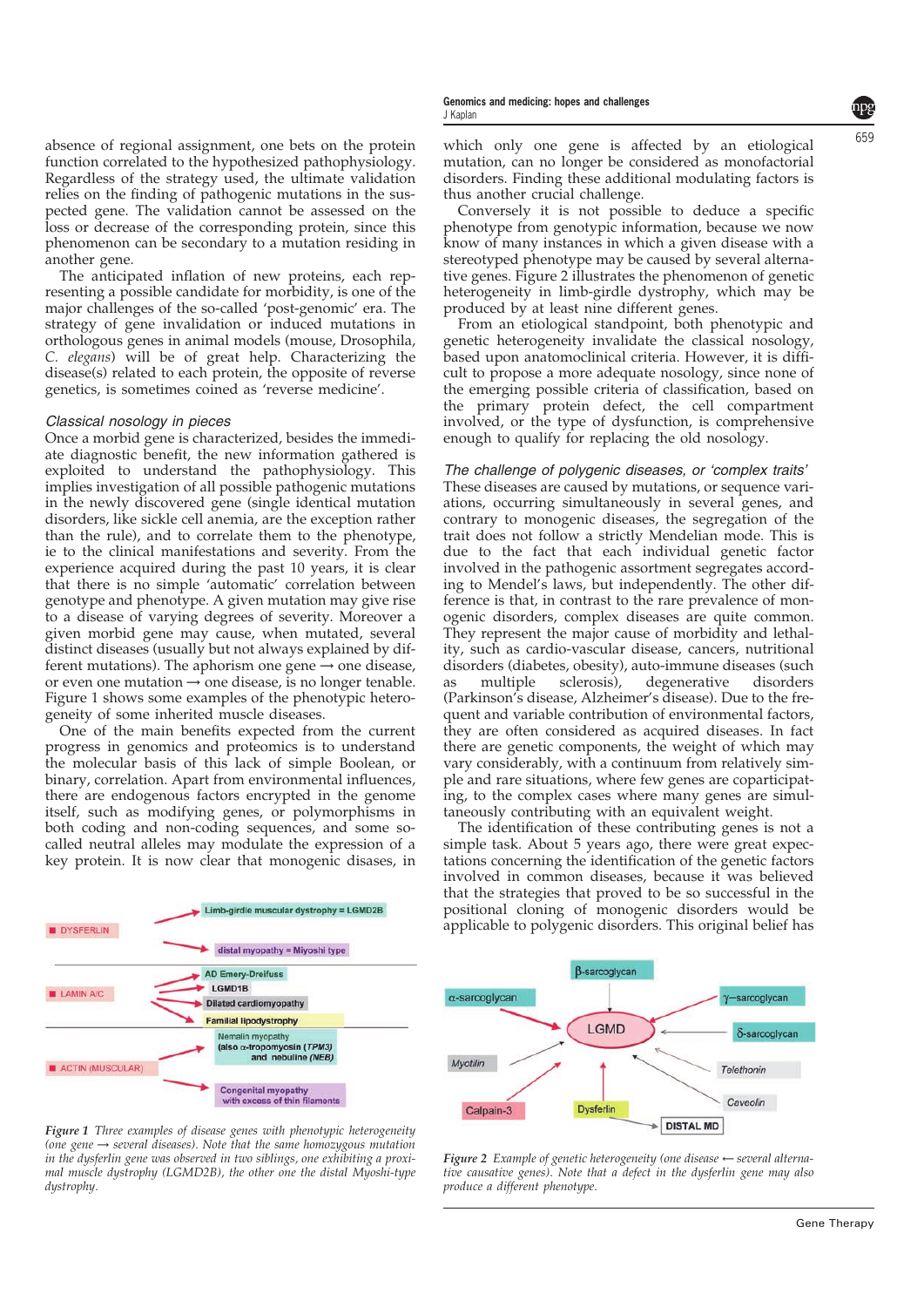**Genomics and medicing: hopes and challenges** J Kaplan

been disproven, as it is now clear that a variety of parametric and non-parametric statistical approaches have to be applied on extensive (thousands) numbers of DNA samples. So far there has not been much of a breakthrough, even for such widely studied illnesses as lateonset diabetes or multiple sclerosis. It is necessary to overcome an accumulation of hurdles: the involvement of many minor low penetrant genes; the difficult validation of the 'culprit' genes; the necessity to gather and investigate an extremely high number of family cohorts. Hopefully the knowledge of the full catalog of genes, markers and proteins should be of great help in this matter with the support of molecular epidemiology, bioinformatics and robotized massive gene analysis.

## The molecular basis of individual susceptibility

Individuals do not react equally to environmental, infectious and iatrogenic challenges. These differences are due to disparities in the genetic make-up of individuals. With remarkable shrewdness, Sir Archibald Garrod wrote in 1931, 'Diathesis is nothing else but chemical individuality. The factors which confer upon us predispositions to and immunities from the various mishaps which are spoken of as diseases, are inherent in our very chemical structures, and even in the molecular grouping which confer upon us our individualities, and which went to the making of the chromosomes from which we sprang'. The characterization of SNPs, which occur on average every 1 kb, and the possibility to investigate simultaneously thousands of these markers by using microchips will represent a powerful and novel tool to delineate the molecular basis of individual idiosyncrasy.

#### Towards molecular medicine

Ultimately from the advances of genomics we will gain insight on the molecular mechanisms underlying all kinds of syndromes: infections (with understanding of virulence, susceptibility/resistance to microbes, resistance to antibiotics, etc), malignancies, neuropsychiatric illnesses, degenerative disorders, developmental diseases, senescence. The classical nosology (anatomoclinical) will have to be revisited in the light of molecular etiology.

# Diagnostic issues

Genotyping is already currently performed as a diagnostic tool in an increasing number of monogenic diseases. In already declared disorders, such as major genetic disorders with early onset (infancy or childhood), there is no problem other than technical. Here gene testing has enormous value to ascertain the diagnosis at the molecular level, and to provide genetic counseling.

The problem is completely different when the test is performed at a presymptomatic stage, in an apparently normal individual. This is the case in illnesses with adulthood onset. This predictive medicine is highly beneficial whenever it is possible to prevent the appearance of the disase, and/or to cure it. Unfortunately such cases are rare (hemochromatosis, Mediterranean fever, chronic glaucoma), and the majority of late-onset monogenic diseases cannot be prevented or even cured, eg Huntington's disease, familial Alzheimer's disease, in which healthy carriers of the gene defect are doomed to a 100%

chance of developing a lethal disease. Table 1 illustrates the various situations. Announcing to an individual the bad news that he has the mutation can be compared to a verdict of death penalty. Thus the practice of this type of medicine must be strictly controlled, and the future patient needs specific psychological assistance.

Even in familial cancers, such as familial breast cancer, because of variable age-dependent penetrance, the discovery of a mutation in the BRCA1 or the BRCA2 genes is a difficult issue, yielding a statistical risk which is difficult to manage, in the absence of standardized preventive measures. Thus predictive medicine is a doubleedged sword: beneficial if prevention or cure is possible, detrimental if no action at all can be taken.

# Therapeutic issues

Contrasting with the spectacular progress in the identification of many morbid genes, therapeutic progress is still lagging behind.

Ten years ago, it was believed that gene therapy would be the general panacea, because *in vitro*, or in simple cellular models (*ex vivo)*, it was found that isolated genes may function, ie be transcribed and end up with the production of the desired protein. Hence the idea that the introduction in patients of the normal version of a defective gene, tinkered in order to reduce useless length (use of cDNA rather than the native genomic gene sequence) and to provide easy access to the nucleus and maximal level of expression (by placing the grafted sequence under the control of the best promoter, and using a variety of vectors, viral or non-viral to facilitate cell penetration). Three different therapeutic applications were sought: (1) to compensate a genetically defective function; (2) to obtain a therapeutic effect (DNA as a drug), for instance in cancer; (3) to promote vaccination. The initial expectations concerning the effectiveness of gene therapy in the two first applications were not fulfilled, since no proven cure has been obtained so far, with the exception of two recently published cases of apparent cure of infants suffering from a form of X-linked severe combined immunodeficiency, SCID-XI. In the latter cases the successful stable correction of a deficit in a cytokin receptor is explained by the selective advantage conferred on the transfected cells. For the time being, the real impact of genomics on gene therapy is difficult to foresee.

Two other forms of therapeutic exploitation of genome deciphering are now emerging. (1) Gene-based therapy: this novel strategy consists in devising diffusible drugs after elucidating the pathogenesis, once the causative role of a gene in the determinism of the disease (inherited or acquired) has been obtained. The rationale of gene-based drug therapy is : (i) to find the causative role of a gene (defective, or down-regulated or up-regulated) in a given disease or syndrome; (ii) to discover the role of the corresponding protein in normal and pathological conditions; (iii) to understand the pathogenesis at the biochemical level; (iv) to try to find drugs acting on appropriate targets of the pathogenic pathways, by interfering positiveley or negatively with the proteic factors or metabolites involved. This strategy represents genuine molecular etiological pharmacology, and it should greatly benefit from the progress of genomics.

There are still few examples where this approach was successful, for example Freidreich ataxia and chronic

660